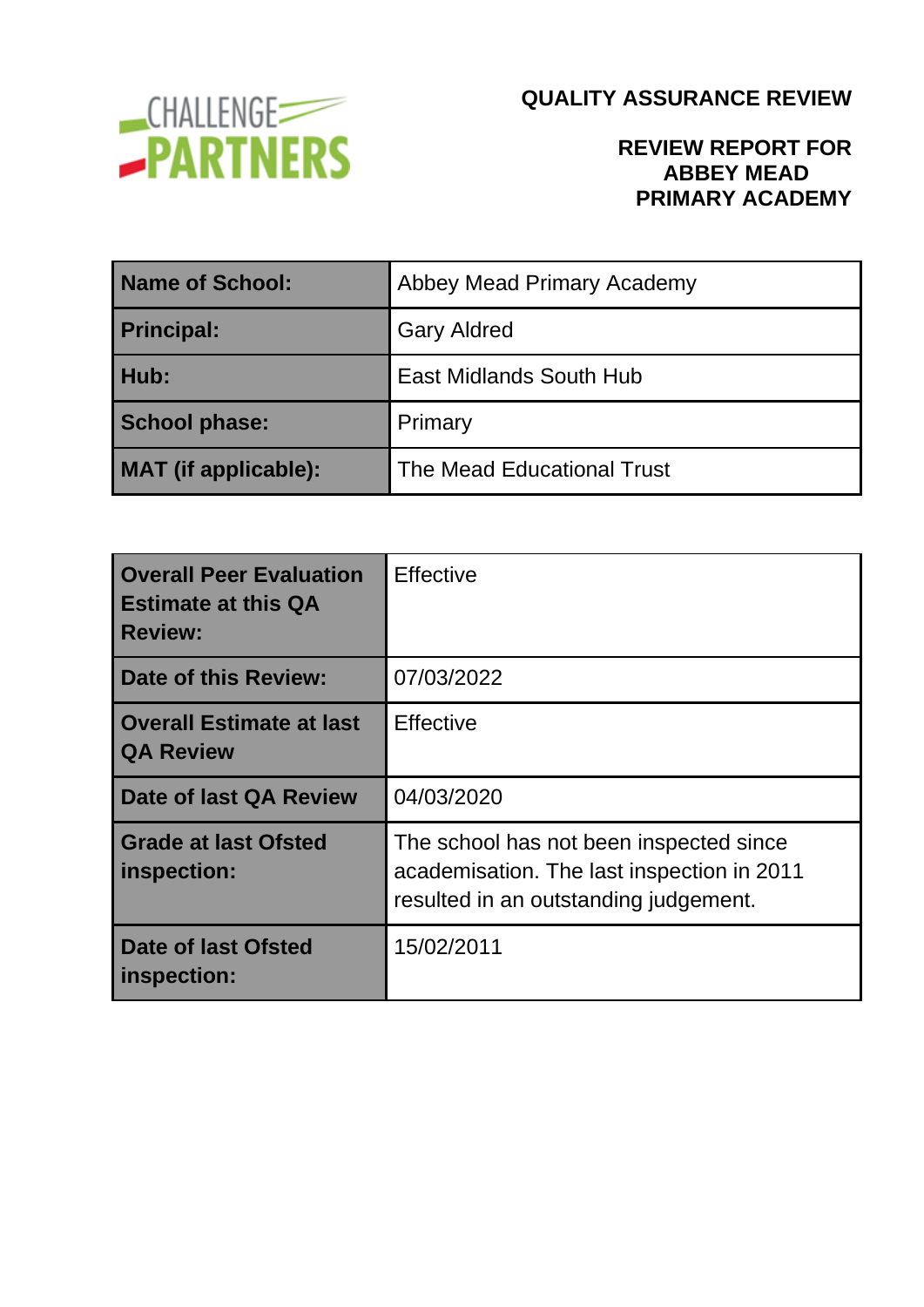

### **REVIEW REPORT FOR ABBEY MEAD PRIMARY ACADEMY**

#### **Quality Assurance Review**

The review team, comprising host school leaders and visiting reviewers, agree that evidence indicates these areas are evaluated as follows:

| Leadership at all levels                                                                                    | Leading    |
|-------------------------------------------------------------------------------------------------------------|------------|
| <b>Quality of provision and outcomes</b> Effective                                                          |            |
| <b>AND</b>                                                                                                  |            |
| <b>Quality of provision and</b><br>outcomes for disadvantaged<br>pupils and pupils with additional<br>needs |            |
| Area of excellence                                                                                          | Accredited |
| <b>Previously accredited valid areas</b><br>of excellence                                                   | N/A        |
| <b>Overall peer evaluation estimate</b>                                                                     | Effective  |

*The Quality Assurance Review estimates are not equivalent to Ofsted grades. The QA Review uses a different framework to Ofsted and the review is developmental not judgmental.*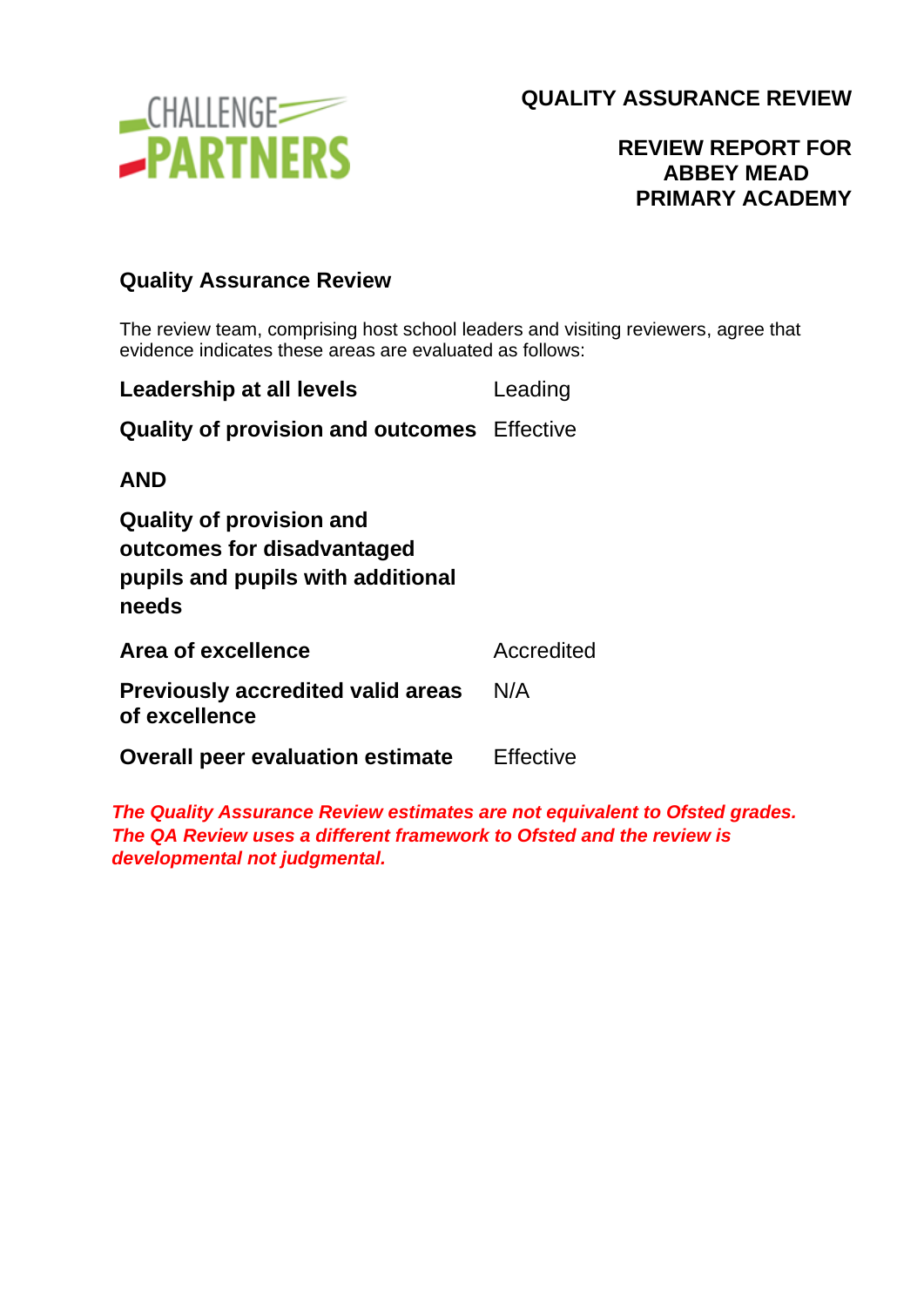**CHALLENGE -PARTNERS**  **QUALITY ASSURANCE REVIEW**

### **REVIEW REPORT FOR ABBEY MEAD PRIMARY ACADEMY**

## **1. Context and character of the school**

Abbey Mead Primary Academy is a much larger than average, three-form-entry primary school located in a socially deprived area of Leicester city. Almost all pupils have English as an additional language, with Hindi and Gujarati the main home languages spoken; 98% of pupils are of Asian heritage. The proportion of pupils in the disadvantaged group is statistically below average although this does not truly reflect the deprivation in this area since many pupils live in homes with multiple occupancy. The proportion of pupils with special educational needs and/or disabilities (SEND) is broadly average, while the number with an education, health and care plan is below.

The school is part of the Mead Educational Trust which comprises seven primary schools and four secondary schools. The vast majority of pupils at Abbey Mead transfer to two of the Trust's secondary schools, Rushey Mead and Castle Mead, to continue their educational journey. The school's vision is based on 'Learning every minute of every day', which is promoted by all staff, as are the school's values, aimed at developing socially aware, responsible young people.

## **2.1 Leadership at all levels - What went well**

- The senior leadership team, led by a highly passionate principal, is a skilful, cohesive unit. Leaders' combined expertise ensures that the provision for all pupils meets the highest standards. The education and welfare of pupils are at the forefront of everything leaders do and because they lead by example, they inspire all staff to buy into the vision.
- Teachers new to the school are seamlessly inducted because they are immediately aware of the support mechanisms that are available to them, which leads to universal acceptance.
- Self-evaluation is accurate and robust, leading to a coherent school improvement plan (SIP). Leaders have designed a SIP where leaders at all levels oversee an area that aligns with their expertise. The intervention of Covid has resulted in a plan that enables staff to celebrate the breadth of the curriculum. All actions form integral parts of the SIP so that strategically, all staff are focused on making the plan work through continuous monitoring. The principal is now proposing that the SIP covers three years to ensure that actions become fully embedded.
- Senior and middle leaders receive appropriate time to carry out their responsibilities to monitor and evaluate the impact in their areas, highlighting the school's proactive approach to staff workload and wellbeing. The collaborative, supportive culture of the school also ensures that teachers are not overwhelmed, leading to all staff adopting the school's philosophy.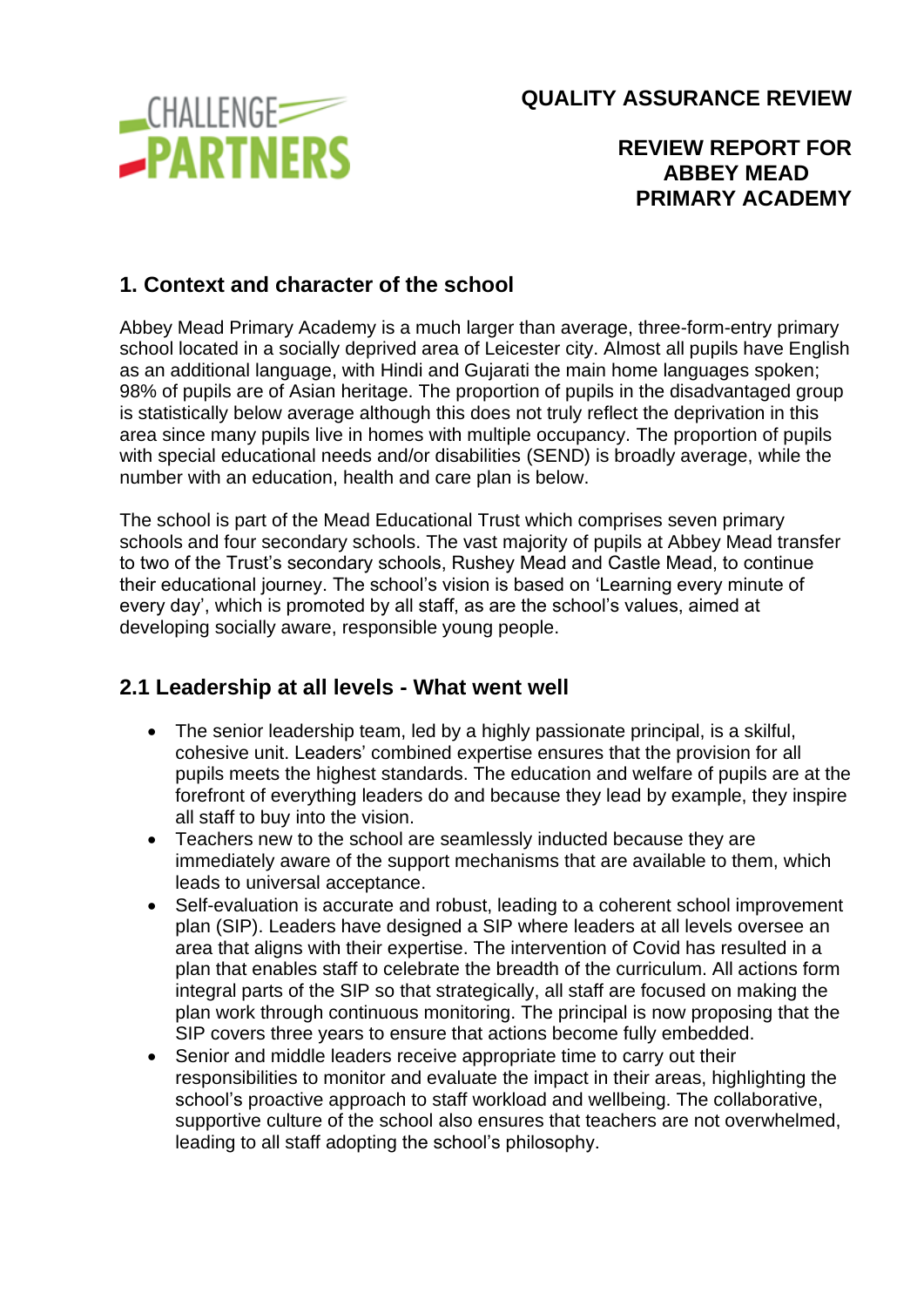

**REVIEW REPORT FOR ABBEY MEAD PRIMARY ACADEMY**

- Middle leaders work closely with all colleagues in this group to ensure that there is consistency across the school. Because of the size of the school, core subjects have two leaders so that all phases have shared responsibilities which aids the driving of key priorities. Leaders from within the Trust work together so that strategies are uniform across the schools. This has been very beneficial and, as the Early Years Foundation Stage (EYFS) leader stated, 'I find the work with other EYFS leaders in the Trust extremely valuable.'
- Middle leaders ensure that there is consistency in their assessment in the foundation subjects based on a three-stage model – working towards, at the expected level and exceeding. This enables them to recognise exactly where each pupil is in terms of progress from their individual starting points, and thus they can provide the necessary interventions to continue their progress in a linear fashion. In-house moderation starts a quality-assurance programme and accuracy is further intensified through moderation with other Trust schools.
- The curriculum at Abbey Mead is a major strength. Novels that are used reflect a culturally, racially and gender-based diversity which ensures that pupils become immersed in a rich blend of curriculum content. Leaders are very particular in selecting texts that reflect the cultural mix of pupils in the school whilst making sure that these books are of high quality.
- The curriculum is progressive and builds on prior learning. Progression maps were constructed to ensure that the pitch of learning was aimed at the right level, allowing opportunities to re-visit and reinforce areas that require it. Currently, this is personalised and exclusive to subject leaders at Abbey Mead with the intention of expanding this process across the Trust.
- The oracy strategy that was introduced this academic year instantly resonated with all staff so that it was swiftly embedded into everyday practice.
- The wellbeing of staff is taken very seriously in the school. As the deputy principal commented, 'everyone has issues at some time in their life' and to counter these issues, the caring culture that emanates from leaders helps people through difficult times. The principal added, 'I think credibility is important – we all lead by example and staff know we will support them.'

## **2.2 Leadership at all levels - Even better if…**

… leaders ensured there is increased clarity for pupils and staff when teaching individual subject disciplines.

## **3.1 Quality of provision and outcomes - What went well**

• Teachers know their pupils well and tailor the content of lessons appropriately to meet their needs. Skilful planning leads to optimising learning opportunities, as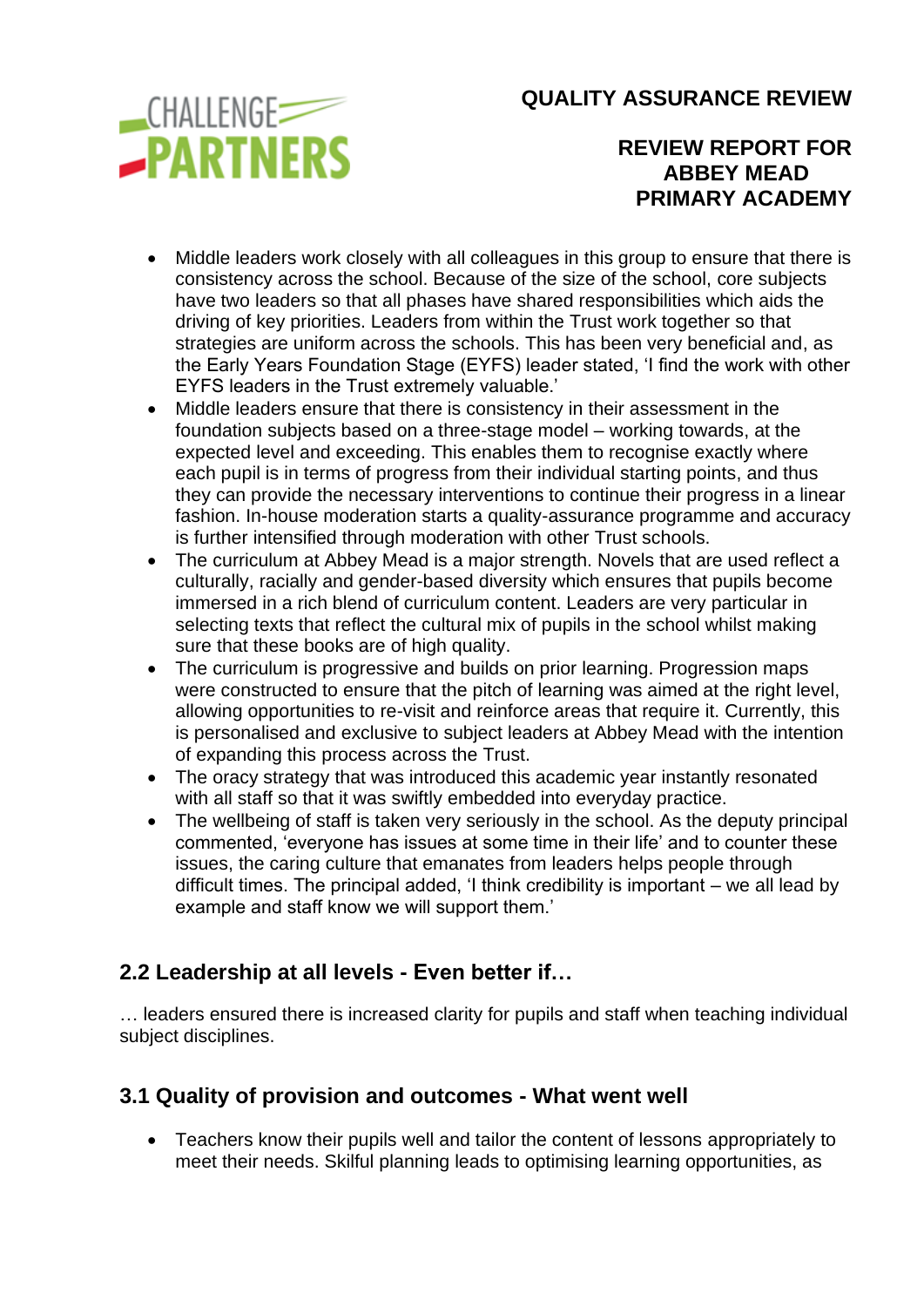

### **REVIEW REPORT FOR ABBEY MEAD PRIMARY ACADEMY**

was evidenced in a Year 2 English lesson where pupils collaborated enthusiastically in their exploration of imperative verbs.

- Teachers employ assessment for learning strategies effectively, for example, using talk-partners frequently to allow pupils to share and discuss their learning. Questioning is strong and in a Year 1 English lesson, resulted in deepened understanding so that later in the lesson, pupils' writing was of high quality.
- In most lessons, the pitch and challenge are appropriate, leading to pupils tackling the lesson content with gusto; they can barely contain their enthusiasm during teachers' input! Closely linked to this is teachers' insistence on pupils developing and using higher- order vocabulary. In a Year 5 art lesson based on the work of Peter Thorpe, pupils were routinely using terms such as 'perspective' and 'abstract 'to describe his, and their, work. This stimulates pupils' interest significantly. When asked to describe Thorpe's work, one pupil remarked, 'it's not like real life - it gives a different vibe!'
- The school's drive to improve oracy was evident in the majority of classes. In Year 2, the use of sentence stems encouraged the use of imperative verbs. Also, in PSHE lessons in Years 3 and 6, pupils could express and articulate their knowledge eloquently. Furthermore, in the EYFS, the positive use of oracy strategies by all adults convinced pupils to copy them successfully.
- Teachers' use of resources brings learning to life and boosts pupils' understanding. In a Year 3 mathematics lesson, the use of money at the three different levels of physical, pictorial and abstract helped pupils of all abilities to reach the correct solutions.
- Pupils are encouraged to work independently whenever possible. This was a strong feature in Reception where children were able to sustain their phonics knowledge, resulting in them writing in full sentences.
- Engagement in lessons is universal, from the youngest children in the EYFS who eagerly meet teachers' high expectations. The culture for learning that pervades the school leads to positive attitudes to learning.
- Positive relationships, rooted in mutual respect, abound across the school. This enables teachers to take risks and introduce a fun element into the learning. In a Year 2 English lesson on persuasive writing, pupils found it hilarious when their task was to write a sentence to encourage a dragon to eat only fruit and vegetables!
- Pupils love their school and are very proud to play an active role in the school community. They are fully aware of the cultural and religious diversity that imbues the character of Abbey Mead. They openly state, 'we have a diverse community at Mead and everyone is equal.' Another added, 'everyone is everyone's friend at Mead<sup>'</sup>
- The knowledgeable, enthusiastic cohort of teaching assistants (TAs) make an invaluable contribution to learning in all classrooms. They implement the exact techniques and strategies that support pupils' learning without diminishing their curiosity and independence.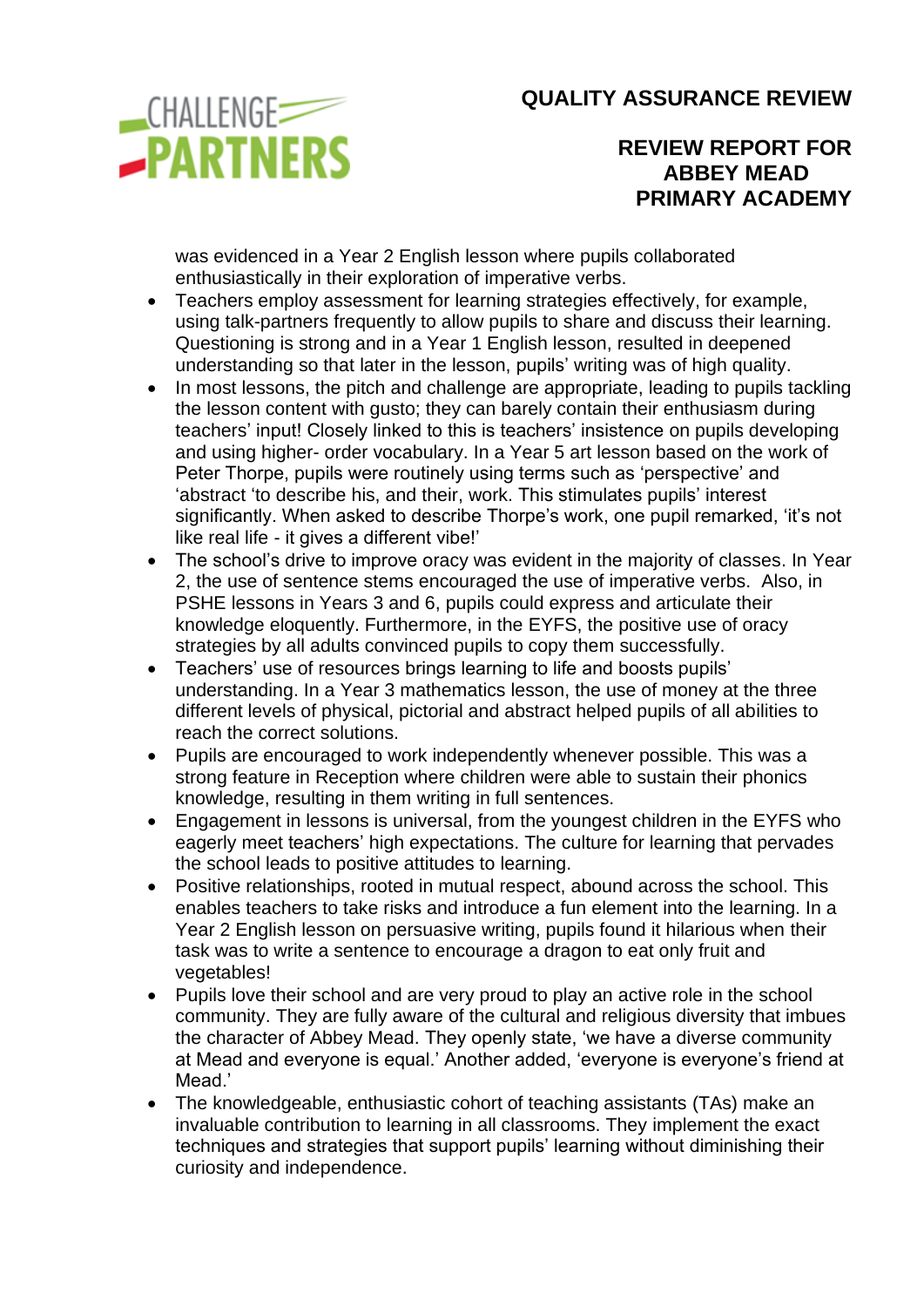**CHALLENGE -PARTNERS**  **QUALITY ASSURANCE REVIEW**

### **REVIEW REPORT FOR ABBEY MEAD PRIMARY ACADEMY**

• A major focus on writing has resulted in significant improvement. A new scheme that has a novel-led approach, has led to a stronger emphasis on vocabulary and developing writing skills. Teachers increasingly match lesson content to pupils' abilities so that they have a greater understanding and, as one leader stated, 'pupils are now writing as a reader.' This has led to a commensurate increase in the quality of writing. Moderation locally has corroborated the improvements that are now being seen.

## **3.2 Quality of provision and outcomes - Even better if…**

…there was a more dogmatic approach to the teaching of phonics to ensure that any inconsistencies are eradicated.

… oracy opportunities were maximised for all learners, especially the most able. … pupils were able to consistently articulate their learning intentions and intended outcomes.

# **4.1 Quality of provision and outcomes for disadvantaged pupils and pupils with additional needs - What went well**

- The emphasis on oracy across the school has benefited disadvantaged pupils. This ensures that they are given a voice in class because they are encouraged to articulate their thoughts at every opportunity. This has resulted in less passivity in this group because these pupils are fully involved in the learning.
- Targeted interventions have a marked effect, for example, the Flourish group run by a mental health practitioner, has been successful in reducing anxiety in Year 6 pupils in preparing them for transition to secondary school.
- Enrichment opportunities across the school challenge disadvantaged pupils and they are encouraged to participate in STEM activities and the more academic clubs, for example, the coding club. They are also guided towards arts-based activities to extend their cultural capital. As the principal stated, 'we say don't simply judge us on our data (which is strong), judge us on what we can offer.'
- The attendance of disadvantaged pupils is improving because the strategies the school utilises are working. For example, staff picking up pupils or dropping them back home for a very needy, small minority has improved attendance of pupils from some hard-to-reach families. Attendance at Abbey Mead is the best in the Trust, highlighting the success of the strategies that have become embedded.
- Most children transfer from the school's own Nursery into Reception. Leaders have built a strong rapport with the other settings so that their introduction is trouble-free. The information that accompanies children is accurate so that the SEN leader is able to swiftly apply the most appropriate strategies to support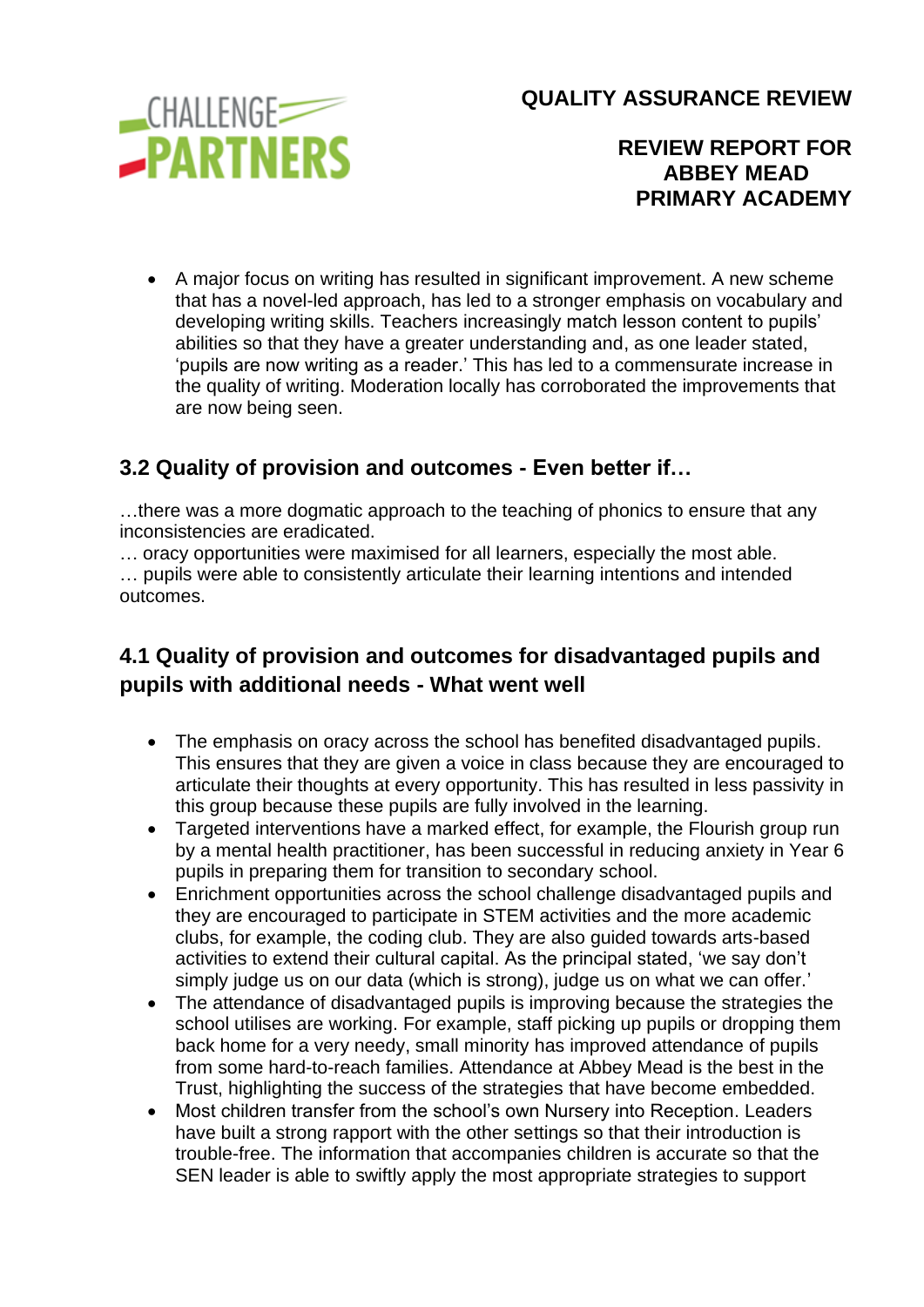

### **REVIEW REPORT FOR ABBEY MEAD PRIMARY ACADEMY**

them. Early recognition leads to the most effective support.

- Pupils with SEND access the full curriculum. Adaptations are minimal and are only used in the best interests of the pupil. Leaders recognise that nothing is better than quality-first teaching in the classroom, so interventions generally take place in the room as opposed to individuals or groups being taken out.
- Staff who apply interventions comprise teachers or TAs from within that year group. Familiarity with the adults that pupils are accustomed to gains the greatest success. Because TAs are well-trained, it is easy for the teacher and TA to switch roles, guaranteeing that pupils do not solely work with TAs. This contributes strongly to pupils with SEND making accelerated progress, often surpassing that of other pupils in the school.

## **4.2 Quality of provision and outcomes for disadvantaged pupils and pupils with additional needs - Even better if…**

None emerged on this review.

### **5. Area of Excellence**

A personalised approach to promote personal development

### **Accredited**

## **5.1 Why has this area been identified as a strength? What actions has the school taken to establish expertise in this area?**

• Over time, leaders have invested significant attention on establishing and fostering a school-wide approach to personal development that has resulted in a nurturing, caring culture where every pupil is important. Relentless work with parents has transformed their understanding and appreciation of the lengths that staff go to in supporting their children. Staff have a strong awareness of the school's location in a highly deprived area. Due to the barriers faced by children before they even enter the school, the approach at Abbey Mead has been designed and tailored to limit and wherever possible remove barriers so that pupils are not prevented from reaching their potential. The school community is ethnically diverse with 98% of pupils speaking English as an additional language. As a result, levels of pupils' communication and language, personal and social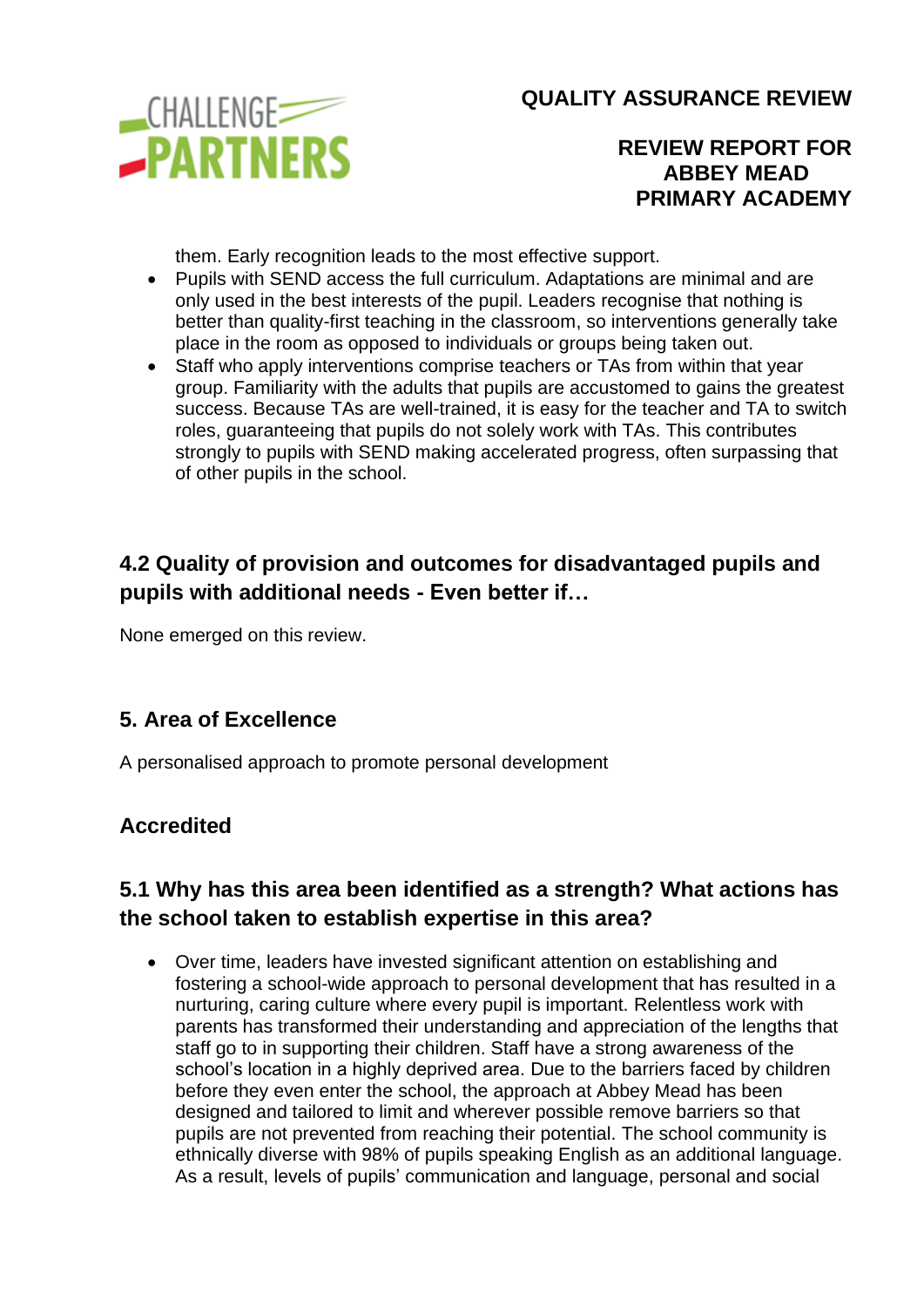

#### **REVIEW REPORT FOR ABBEY MEAD PRIMARY ACADEMY**

development are well below national expectations upon entry. Throughout the pandemic, these barriers were only further exacerbated, spotlighting the importance of minimizing the impact of these.

• To overcome barriers to learning, a tiered approach which took account of universal and targeted approaches was designed and implemented:

Tier 1 - Universal support – an equitable curriculum offer and opportunities for all pupils

Tier 2 - Low level tailored intervention

Tier 3 - Bespoke and targeted support coordinated by the Removing Barriers to Learning (RB2L), SEND and DSL teams.

The first two levels speak for themselves, but the latter requires further explanation. In Tier 3, staff apply targeted and responsive measures to identify individual pupils who require additional support alongside vulnerable groups. Through the effective collaboration of multiple teams in school (DSLs, family support team, SEND team and RB2L team), individual pupils and wider families receive the support they require. Approaches are highly individualised for each pupil, fully taking account of barriers they are facing. The team has evolved significantly over the past two years. This has included the Inclusion and Wellbeing advocate working with a range of pupils across the school focusing on one-to-one sessions on emotions, self-esteem and social skills.

• In addition, the success of sibling groups that encourage brothers and sisters to get along better and communicate more effectively has been significant. The attendance officer and the pastoral support leader work closely together with key families to ensure that their children are in school and, when support is needed for the family, it is provided. In a meeting with parents, they emphasised the value they have gained from the school. They were highly praiseworthy of the time and attention they have received when difficulties have arisen.

# **5.2 What evidence is there of the impact on pupils' outcomes?**

- Staff audited the wellbeing of pupils at the beginning of the autumn term and were able to baseline pupils and use this information to create a vulnerability index. This has enabled the accurate assessment of the impact of a range of factors which affect pupils' outcomes. These assessments, along with a number of other key performance indicators have then been used to ensure bespoke practices are then deployed.
- Despite the challenges faced nationally over the past three years, the school has continued to make positive steps to reduce both general absenteeism and persistent absenteeism. The school's attendance figures are above Trust, local and national averages, taking account of the detrimental impact of COVID-19 and